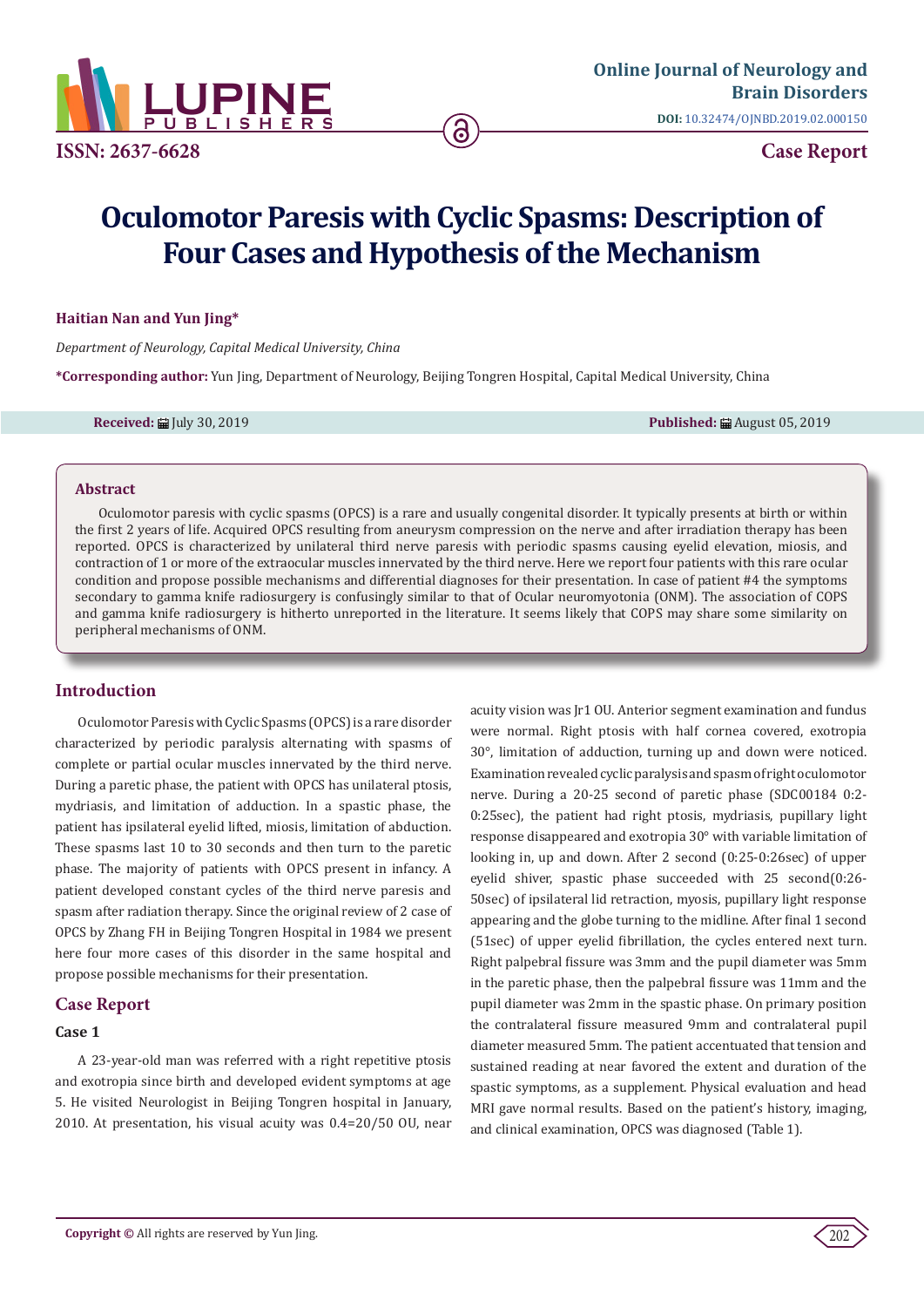| Characteristics             | Case1               | Case 2                       | Case $3*$                                       | Case 4         |
|-----------------------------|---------------------|------------------------------|-------------------------------------------------|----------------|
| Sex                         | Male                | Female                       | Female                                          | Female         |
| Age, year                   | 23                  | 22                           | 15                                              | 63             |
| Onset age, year             | Birth               | <1                           | 9                                               | 63             |
| Side                        | Right               | Right                        | Left                                            | Right          |
| Visual acuity               | 20/50(OU)<br>J1(0U) | 20/100(0U)<br>J7(0D); J1(0S) | 20/200(OD);20/40(OS)<br>$J < 7(0D)$ ; J2 $(0S)$ | J6(OD); J6(OS) |
| <b>Paretic Phase</b>        |                     |                              |                                                 |                |
| Ptosis, mm                  | 3                   | 3                            | $\overline{4}$                                  | 5              |
| Mydriasis, mm               | 5                   | 6                            | 5                                               | 3              |
| Exotropia, °                | 30                  | 10                           | 30                                              | $\mathbf{0}$   |
| Duration                    | 20-25 seconds       | 20-25 seconds                | 15-20 seconds                                   | 30minutes      |
| <b>Spastic Phase</b>        |                     |                              |                                                 |                |
| Upper eyelid retraction, mm | 11                  | 8                            | 10                                              | 7              |
| Miosis, mm                  | $\overline{2}$      | 2                            | $2 - 3$                                         | $\overline{2}$ |
| Duration, seconds           | 25-30               | 15-25                        | $15 - 20$                                       | 20-30          |
| <b>Contralateral Eye</b>    |                     |                              |                                                 |                |
| Eyelid fissure, mm          | 9                   | 8                            | $\overline{7}$                                  | 7              |
| Pupil, mm                   | 5                   | 5                            | 5                                               | $\overline{2}$ |

**Table 1:** summary of clinical characteristics of four cases. (\*) The patient had right amblyopia with exotropia.

## **Case 2**

A 22-year-old girl presented to Neuro-Ophthalmology Center, Beijing Tongreng Hospital in August 2009, with a chief complaint of right ptosis and exotropia. She developed a right ptosis and exotropia during the first year of her life. Past medical history was notable for surgery for right ptosis at 1-year-old and squint surgery at 15-year-old. At presentation, her distance visual acuity was 20/100 in both eyes (OU), near visual acuity was Jr7 OD and Jr1 OS. Anterior segment examination and left fundus were normal, right fundoscopy showed optic disc border clear, temporal color pale. On this occasion, right cyclic oculomotor palsy and spasms were seen. In the paralytic phase, she had right ptosis with a palpebral fissure of 3 mm, 6mm-diameter of mydriasis, pupillary light response weakened and a mild exotropia. Paralytic phase lasted for approximately 20 to 25 seconds. (SDC10441 0:12sec-0:37sec; 0:53-1:15. In the following spastic phase, right eyelid quivering for about 2 seconds (SDC10441 0:38sec-0:39sec,1:15-16, then lifting to 8mm, 2mm-diameter of myosis and mild esotropia were witnessed. The spastic phase lasted for approximately 15- 25 seconds (SDC10441 39sec-53sec,1:16-1:31) then entered next turn. On primary position, left palpebral fissure measured 8mm and left pupil measured 5mm-diameter. Cycles were not affected by voluntary gaze. Systematic examination was normal. Brain MRI demonstrated no abnormality. On the basis of the patient's history, imaging, and clinical examination, OPCS concurrent with right amblyopia was diagnosed.

## **Case 3**

A 15-year-old girl complained of left blepharoptosis was upon presentation to our clinic 6 years after the symptoms observed and 2 and half months after the symptoms got worse. At the age of 9 because of an emotional blow (her grandfather died), she had left blepharoptosis, ophthalmoplegia, and eyelid tremor, without a fatigue phenomenon. The symptoms were exacerbated sometimes when she was in angry or anxious since then. Two and a half months ago, the patient felt left blepharoptosis, ophthalmoplegia and eyelid quiver aggravated after undergoing a sleepless night of palpitation, sweating, and limb trembling when her grandmother died. At presentation in November 2008, her distance vision acuity was 0.1=20/200 OD and 0.5=20/40 OS, near acuity vision was Jr 7 OD and Jr2 OS. Her left palpebral fissure and left pupil changed cyclically. In the paretic phase of a cycle, she had left ptosis, left blepharophimosis with a palpebral fissure of 4mm and a half pupil covered. In addition, she had exotropia of 30°, internal rotation from the inner canthus of 4mm, limitation up and down, pupil expanded to diameter of 5mm, and weak pupillary reflexes to light, which phase lasted for approximately 15 to 20 seconds. In the spastic phase, the ipsilateral palpebral fissure lifted to 10mm, eyeball back to the midline, pupil down to 2-3mm with sensitive pupillary light response were witnessed. The spastic phase lasted approximately 15 to 20 seconds. On primary position the palpebral fissure measured 7mm on the right eye, right pupil diameter measured 5mm, and the right eye was exotropia 40° and fully activated in all directions. The systematic examination was normal. Laboratory examinations showed FT3 10.01pmol/L (reference value 2.6~6.8pmol/L), FT4 34.38pmol/L (reference value 10~22pmol/L), TSH 0.01mIU/mL (reference value 0.27~4.2mIU/ mL). Neostigmine test and repetitive nerve stimulation revealed no abnormalities. Head MRI showed cerebellar tonsillar herniation, in line with Arnoild-Chiair deformation type I. We gave her diagnoses

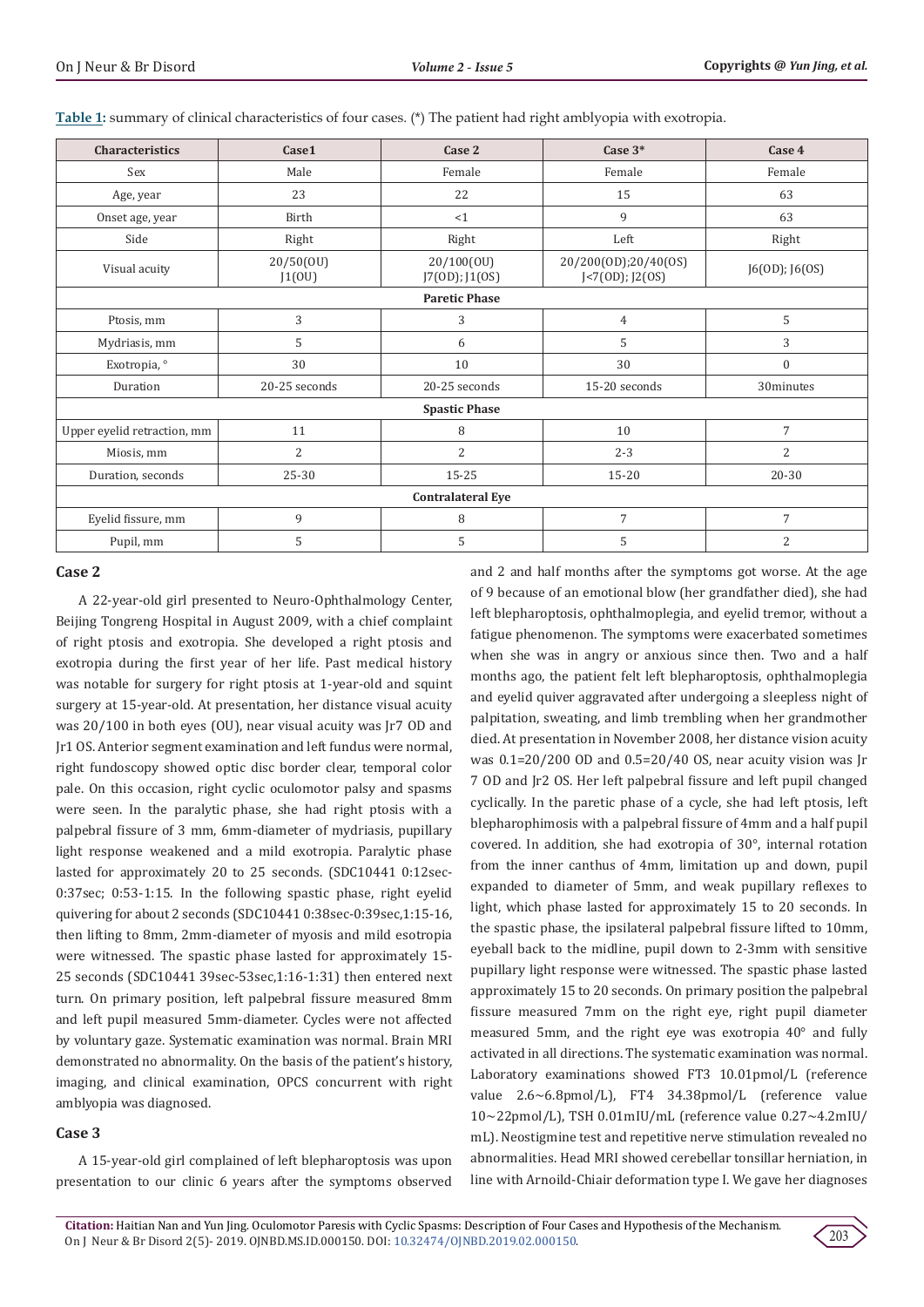of OPCS, Arnoild-Chiair deformation type I, hyperthyroidism, right amblyopia with exotropia.

#### **Case 4**

A 63-year-old female complained of cyclic esotropia was upon presentation to our clinic 3 months after the symptoms observed. 3 months ago, she found her right eyeball moved inside gradually and then developed diplopia. This symptom occurred cyclically every 30 minutes and lasted for 20 seconds until her right eyeball moved back to midline within 10 seconds. At presentation on October 2014, her near acuity vision was Jr6 OD and Jr6 OS. During the spastic phase, the patient had right esotropia, myosis of 2mm, sensitive pupillary light response, and reduced scardamyxis. The ipsilateral palpebral fissure was 7mm. The spastic phase lasted for 20 seconds. Then the globe moved toward midline within 10 seconds and then entered paretic phase. In the paretic phase, the patient had neither limitation of eye movements nor diplopia. Physical examination of eye movements showed nothing abnormal. Whereas, her right palpebral fissure reduced to 5mm, with ipsilateral ptosis, 3mmdiameter of mydriasis, pupillary light response weakened. In both spastic phase and paretic phase, other neurological systematic examination was normal. On primary position the palpebral fissure measured 7mm on the left eye, left pupil diameter measured 2mm. 6 years ago the patient had gamma knife radiation therapy for suprasellar meningoma. This time after admission we scheduled cavernous sinus MRI for the patient. It revealed an abnormality around the right cavernous segment of internal carotid artery. An aneurysm with thrombosis from the right cavernous segment of internal carotid artery was considered. On the basis of the patient's symptom, imaging, and clinical examination, acquired oculomotor nerve paresis with cyclic spasm was diagnosed. We suggested the patient to complete Digital Subtraction Angiography for further vascular assessment. The patient refused and her symptoms remained the same when she discharged automatically.

#### **Discussion**

The ocular changes described in the four patients here are in line with the definition of OPCS which is characterized by alternating rhythmic paralysis and spasm of all or part of ocular muscles innervated by oculomotor nerve.1 2 Four patients displayed unilateral ptosis, mydriasis, light response weakened, and the first three patients displayed exotropia in the paretic phase. In the following spasticity, they presented ipsilateral eyelid elevation, which was comparable to the contralateral lid in patient #1& #4 and over-elevated in #2 & #3, miosis, and the globe wandered to middle position or esotropia. Paretic phases last approximately 15-25 seconds, spastic phases last approximately 15-30 seconds, and entire cycles last approximately 30-55 seconds. Most cases described have been present at birth or in infancy. Distinctively, the paretic phase of patient #4 lasts approximately 30 minutes. In addition, her symptom was present at the age of 63, that is, 6 years after radiation therapy for suprasellar meningoma.

Patient #3 had the disease onset at age 9 because of extreme grief and was concurrent with Arnoild-Chiair deformation type I, right amblyopia and right exotropia. Since this syndrome is speculated to be in association with birth trauma or early damage, [1] we assume this patient might have been overlooked for her ocular pathology of both eyes in her early life and just been connected the onset of the disease with a memorable event. In this condition, we may draw the conclusion that her unaffected eye was amblyopia with exotropia. Emotional stimulations and sympathetic hyperactivity made patient #3 feel the cyclic symptoms aggravating time and again, and mental stress made patient #2 feel the spastic symptoms worse. It is reported that the rate and amplitude of the cyclic movements could be influenced by physiologic conditions, such as sleep, arousal, physical or emotional stress, systemic drugs, and could be accelerated when the patients were stirred up by mental or emotional stress [1].

The diagnose Oculomotor nerve paresis with cyclic spasms should be differentiated from some diseases, such as ocular neuromyotonia [2-7], brain trauma [8], tumor, inflammation [8] or aneurysm [5], ocular myasthenia, demyelinating diseases, Graves' disease, migraine, or intracranial hypertension. Spontaneous, brief, recurrent unilateral oculomotor nerve palsies lasting from 30 seconds to 4 hours over the period of 2 to 4 years have been reported in 3 otherwise normal individuals. These 3 patients were onset without any known provocation and any sequela of systemic or neurological disorder. Different from cyclic oculomotor nerve palsy and spasms [9], these 3 patients were normal between episodes, and did not present cyclic paresis and spasms. Consecutive cyclic exotropia has been described after surgical correction of cyclic esotropia which was assumed as a complication of brachytherapy for choroidal melanoma in the same person [10]. The condition differs from oculomotor nerve paresis with cyclic spasms, in that the patient did not show paresis during esotropia cycles or exotropia cycles. Intermittent involuntary monocular eyelid elevation with complete ptosis had been described in patients undergone surgery of ipsilateral sphenoid wing meningioma. The patients developed ophthalmoplegia and decreased corneal sensation and could elevate the lid by either tickling the eyelashes or rubbing the eyelids. Unlike oculomotor paresis with cyclic spasms, the lid opening was provoked by a manual stimulus, rather than cyclic in nature. It is speculated that the ability to elevate a paralyzed lid without volitional effort is associated with aberrant regeneration activated by sensory stimuli [11]. Some patient developed oculomotor "misdirection synkinesia" from recovery from basal third nerve lesion by trauma or aneurysms. When the patient attempted to moving the globe up, down, or in, the eyelid lifting, the globe adduction, and pupillary constriction occurred in the eye innervated by impaired third nerve. The innervating pattern of "misdirection synkinesia" is due to indiscriminate growing of the injured nerve fibers during the recovery and reaching the muscles not supplied formerly. Unlike oculomotor Nerve Palsies and cyclic

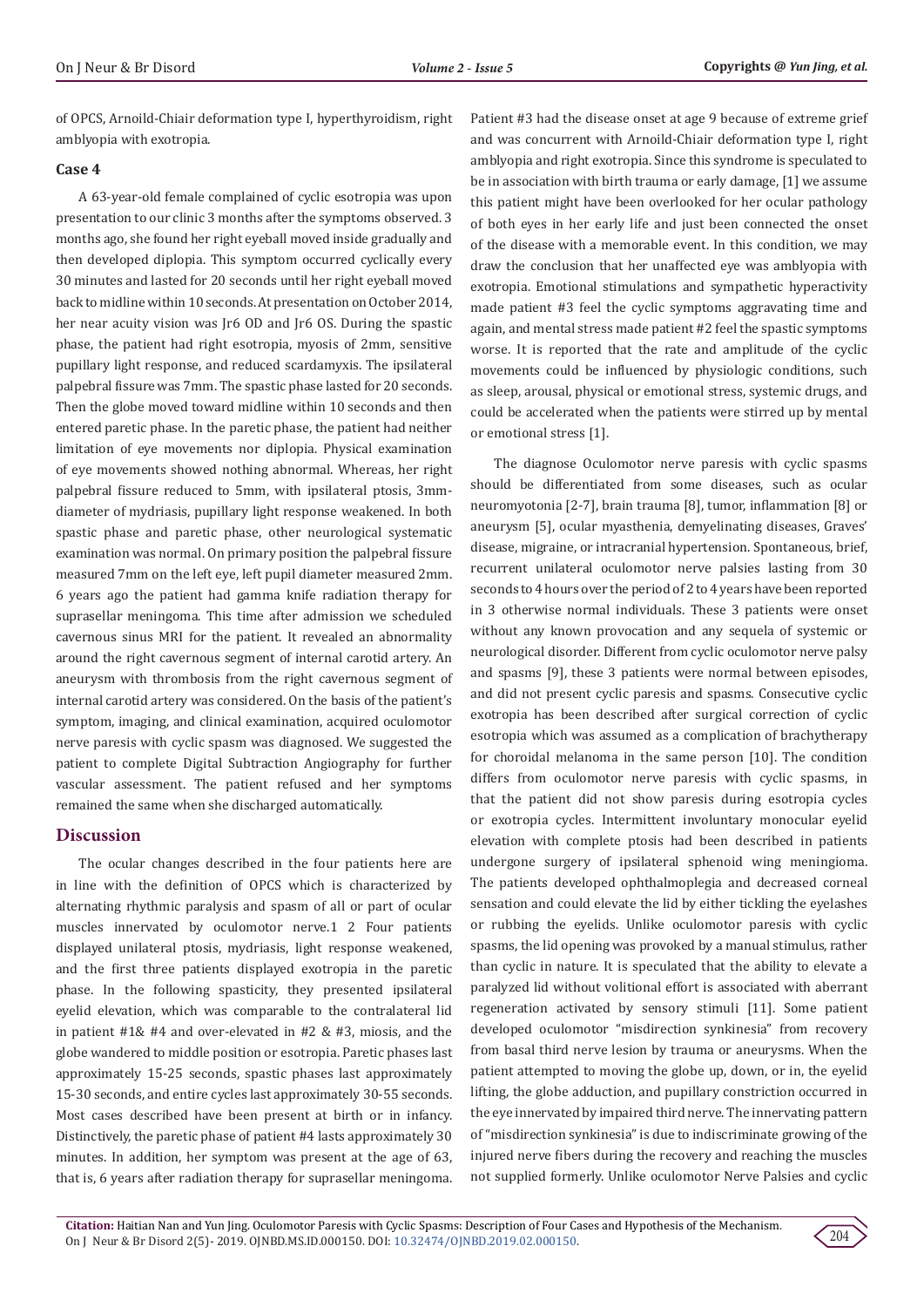spasms, the patient with "misdirection synkinesia" showed the lid lifted, the pupil constricted immediately at the start of the action, instead of after a long latent period of looking up, down and in [1]. Another disorder suggested by our patients is ocular neuromyotonia. Ocular neuromyotonia (ONM) is characterized by paroxysmal spontaneous contraction of one or more ocular motor muscles innervated by either the oculomotor, trochlear, or abducens nerves. Half of patients with Ocular neuromyotonia suffered from radiation to the parasellar and sella regions and presented the symptoms in 2 months to 18 years after therapy [4]. Compressive lesions on ocular motor nerves, such as internal carotid artery aneurysm, Graves orbitopathy have also been implicated, some were accepted as idiopathic [7]. Damage to ocular motor nerves due to local radiation and neurovascular compression are the main cause of the disease. The definite pathophysiology of ONM is unknown. Shults and associates [5] hypothesized that unstable membranes of injured ocular motor axons may generate spontaneous impulses, which produce involuntary sustained and inappropriate ocular muscle contraction, thus leading to periods of spasm between which ocular motility and alignment are normal [12]. Sporadic case reports followed supported the theory that ocular neuromyotonia could result from ephaptic transmission, whereby damaged cranial nerve axons cause aberrant neural signaling, most likely as the result of injured or demyelinated cell membranes [7]. Gordon T. Plant further theorized the physiology of neuromyotonia as a disorder of cell membrane potassium channels, such that the axon can no longer maintain membrane stability. During sustained muscle activity, extracellular potassium accumulates and provokes neuromyotonic discharges [13]. In 2014, Deepak Menon, etc. reported two cases of ONM caused by brainstem demyelination. This further emphasized the pathophysiology of ONM as secondary to segmental demyelination [14], which conduce to cell membranes of nucleus neurons or axons unstable. Thus, carbamazepine has often been approved effectiveness in treating ocular neuromyotonia as a membrane stabilizer of hyperexcitable axons.

Although ocular neuromyotonia partially has some features in common with cyclic oculomotor paresis and spasms, there are differences between the two entities. Unlike cyclic oculomotor palsy, ocular neuromyotonia causes paroxysmal spasm of the muscles supplied by oculomotor nerve for the duration of the episodes, but no paresis persists between these episodes, unless the patient has a preexisting acquired or congenital strabismus. The episodes of spasm can be triggered by sustained gaze in a certain direction in two thirds of patients of Ocular neuromyotonia, whereas the episodes of cyclic oculomotor paresis and spasms occur spontaneously [2,4]. Reportedly, COPS could be secondary to the compression on the nerve caused by aneurysm in dorsum sella [15] and irradiation of the skull base [2]. It is noticeable that patient #4 could be misdiagnosed as neuromyotonia (ONM) for her typical symptoms in spastic phase. She had right esotropia during the spastic phase and showed no sign of exotropia during

the paralytic phase. However, by carefully physical examination, we noticed that she had myosis of 2mm, sensitive pupillary light response, and reduced scardamyxis in the spastic phase. By comparison, her right palpebral fissure reduced to 5mm, pupillary light response weakened during the paralytic phase. 3mmdiameter of mydriasis was also found during her paralytic phase. These partially oculomotor paralytic symptoms occur subsequently after spastic phase suggest that the patient cannot be diagnosed as ocular neuromyotonia. Since the symptoms occur cyclically every 30 minutes, we believe the condition was more consistent with an acquired form of cyclic oculomotor nerve paresis and spasms, characterized by continuous cycles of paresis and spasm of the oculomotor nerve that were neither induced nor altered by eccentric gaze.

In 2004, Neil R. Miller and Andrew G. Lee reported two cases of adult-onset left oculomotor nerve paresis with cyclic spasm. Both patients had a history of radiation therapy, and the symptoms cycled at regular 2-minute to 4-minute intervals between a left oculomotor nerve paresis and spasm of the oculomotor nerve. Both the patients had an oculomotor nerve paresis with ptosis, mydriasis, reduced accommodation, and ophthalmoparesis induced by exotropia. About every 2-4 minutes, the ptotic eyelid elevates, the globe begins to adduct, the pupil constricts, and accommodation increases. In coordinate with the findings of Miller NR, patient #4 had radiation therapy for suprasellar meningoma 6 years before the onset of this disease. The only distinction is that she had no exotropia or ophthalmoparesis during the paralytic phase. In common with Miller NR's cases, there was no history of preexisting oculomotor nerve paresis or diplopia in patient #4, there was no evidence of aberrant regeneration of the oculomotor nerve during the paretic phases of the cycle, the paresis was characterized by both ptosis and papillary changes, and both the spastic and paretic phases of the cycle were, as noted previously, continuous and of predictable length.

Most cases of oculomotor nerve paresis with cyclic spasm occurred in children or in adults with a long history of some type of ocular motor dysfunction in childhood. The pathogenesis of acquired COPS is unclear but probably similar to that of ONM. Loewenfeld and Thompson [1] believed that both congenital and acquired COPS were caused by damage to the intracranial portion of the oculomotor nerve, after which retrograde degeneration of oculomotor neurons occurred, damaging both the oculomotor nerve and its nucleus, the nerve by the primary process, and the nucleus by secondary retrograde degeneration. This, in turn, led to the survival of two populations of neurons, those that were injured and those that were hyperactive. The damage of the oculomotor nerve caused by radiotherapy of patient #4 could lead to the cyclic symptom, despite that the cyclic symptom might as well be caused by the compression of aneurysm from the right cavernous segment of internal carotid artery. However, our case and the cases reported by MILLER have one thing in common: COPS occured

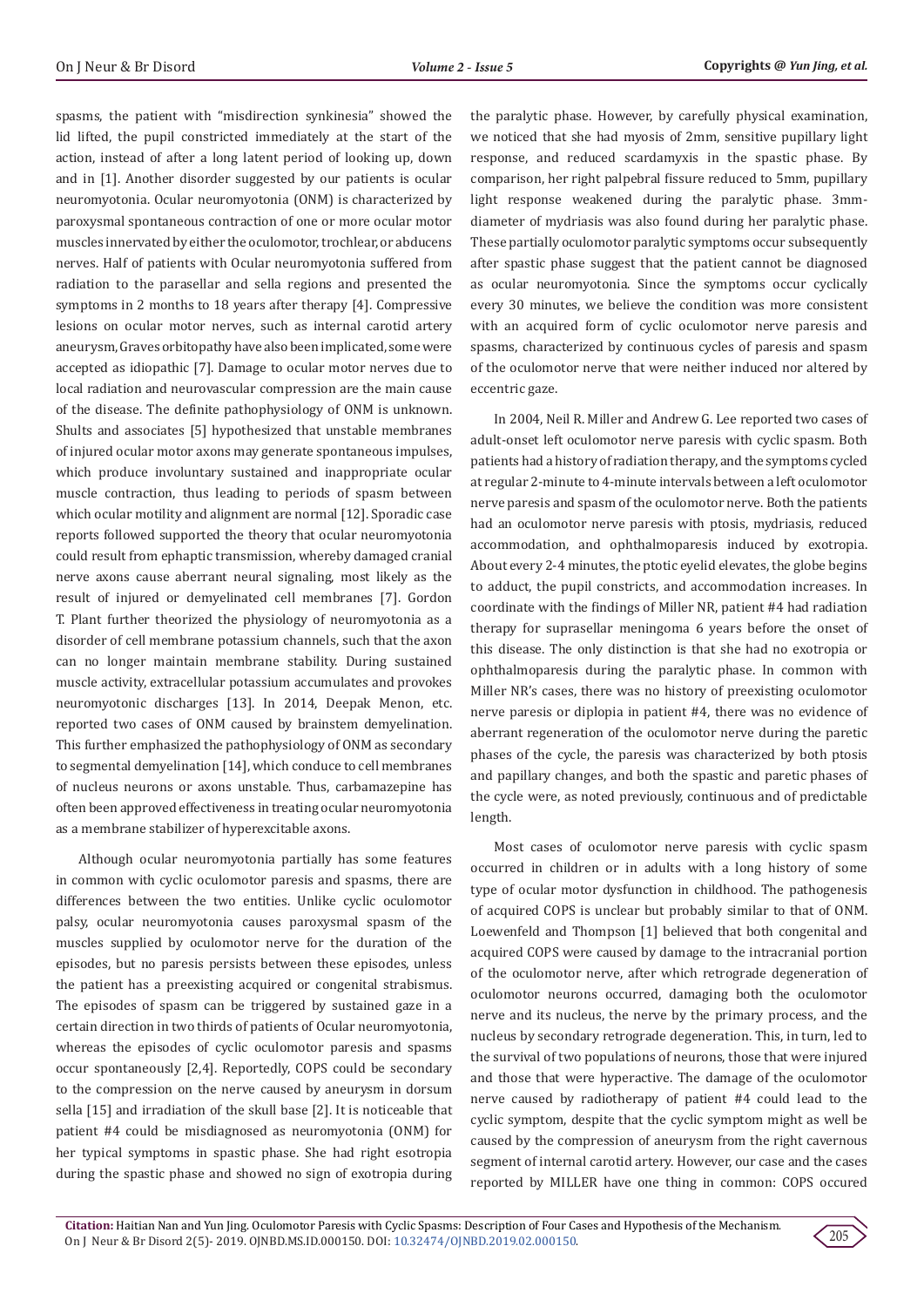under the same condition, that is, after radiation of the skull base. Gadoth, Avi etc. also reported a 34-year-old woman with intermittent episodes of vertical and horizontal diplopia associated with intermittent incomplete closure of the left evelid in 2013 [16]. The symptoms were onset 5 years after brain radiotherapy for cerebellar medulloblastoma. The episodes consisted of partial cyclic oculomotor spasms and paresis of the left eye. They lasted for 1-2 minutes, recurred every few hours spontaneously or provoked by focusing on an object. Brain Magnetic Resonance Imaging (MRI) with contrast showed no evidence of recurrent tumor. Treatment with carbamazepine 400 mg daily completely relieved the eye movement disorder. In similarity, although the possibility of the compression of aneurysm cannot be completely ruled out, we believe that radiotherapy play a more important role in the cause of patient #4. It seems likely that cyclic oculomotor nerve paresis with spasms may share some similarity on peripheral mechanisms of ONM, by which damaged oculomotor nerve cause aberrant regeneration and consequent ephaptic transmission [17]. Together with the patients reported by Miller NR and Gadoth Avi, the clinical findings in patien#4 combining COPS with neuromyotonic characteristics further support this theory.

Over half of the cases of ocular neuromyotonia reported have been associated with conventional external irradiation of the sellar/ parasellar region. To date, only few cases of ocular neuromyotonia caused by Gamma Knife Radiosurgery (GKS) has been reported, whereas no case of cyclic oculomotor nerve paresis with spasms caused by GKS has been reported. Much JW reported a patient of ocular neuromyotonia following treatment of GKS in 2009 [18]. W.C. Candy Sze described a series of three patients in whom a clinical diagnosis of ONM was made 3-6 months following delivery of GKS to the sellar/parasellar region [19]. They concluded although gamma knife radiosurgery differs from conventional external beam pituitary irradiation, it also has the possibility to play an etiological role in ONM. Patient #4 was treated with Gamma Knife Radiosurgery (GKS) for suprasellar meningioma 6 years before her symptoms developed. Our case suggests that GKS could also lead to cyclic oculomotor nerve paresis with spasms, which may share some similarity on peripheral mechanisms of ONM. Hitherto this is the first case of COPS reported after gamma knife radiosurgery. The diagnosis of COPS should be considered in patients with history of GKS who complain of intermittent blurring or diplopia in clinical practice.

The patient #2 had typical symptoms of cyclic oculomotor palsy and spasms except that sustained reading at near could exacerbate the spastic performance. Although it is unusual, it is not a rare phenomenon. 31 of 54 patients with cyclic oculomotor palsy have been described in whom adduction or accommodation convergence action aggravated spastic extent and duration; in the meantime, abduction efforts enhanced the paretic phase [1]. Arnoild-Chiair deformation type I in patient #3 might be a supporting factor for

a central mechanism involved. It was reported that the third nerve palsy was attributed to deformation of the brainstem [14,20]. The lesion may destruct the sympathetic inhibitory path from hypothalamus to the dilator muscle of pupil or degenerate the oculomotor neuron. In turn, it led to hyperactive or injured neurons. Besides, the acceleration of rate and amplitude of the spastic phase elicited by mental stress in patient #2, as well as the influence of sympathetic hyperactivity following emotional strike upon the bouts of the disease in Patient #3 would support the assumption of the central mechanism. The cyclic spasms that were unmasked with sympathetic overaction suggest disinhibition of central control. We agree with the opinion proposed by Loewenfeld IE, Thompson HS, that together with the third nerve, the oculomotor nucleus and its central connections may be involved in Oculomotor nerve paresis with cyclic spasms [1]. There is no special treatment for Oculomotor nerve paresis with cyclic spasms. Squint surgery, such as recession of lateral rectus and medial rectus, levator shorting or lid suspension procedures, can correct the exotropia and ptotic eyelid, whereas the procedures have no effect on the cyclic phases, especially cyclical changes in the pupil [3]. Besides, surgeries for ptosis may give rise to risks of corneal exposure [21]. Currently, there is no proven treatment for the cyclic spasms.

#### **References**

- 1. [Loewenfeld IE, Thompson HS \(1975\) Oculomotor paresis with cyclic](https://www.sciencedirect.com/science/article/abs/pii/0039625775900181) [spasms. A critical review of the literature and a new case. Survey of](https://www.sciencedirect.com/science/article/abs/pii/0039625775900181) [Ophthalmology 20\(2\): 81-124.](https://www.sciencedirect.com/science/article/abs/pii/0039625775900181)
- 2. [Miller NR, Lee AG \(2004\) Adult-onset acquired oculomotor nerve paresis](https://www.ajo.com/article/S0002-9394(03)00816-X/fulltext) [with cyclic spasms: Relationship to ocular neuromyotonia. American](https://www.ajo.com/article/S0002-9394(03)00816-X/fulltext) [Journal of Ophthalmology 137\(1\): 70-76.](https://www.ajo.com/article/S0002-9394(03)00816-X/fulltext)
- 3. [Zhang Fang hua \(1984\) Cyclic oculomotor spasm and relaxation](https://www.ncbi.nlm.nih.gov/pubmed/6443279) [phenomenon report of 2 cases. Chin Med J 97\(11\): 858-860.](https://www.ncbi.nlm.nih.gov/pubmed/6443279)
- 4. [Alexandre de Saint Sardos, Angela Vincent, Maryam Aroichane, Luis H,](https://www.researchgate.net/publication/23174391_Ocular_neuromyotonia_in_a_15-year-old_girl_after_radiation_therapy) [Ospina de Saint Sardos et al. \(2008\) Ocular neuromyotonia in a 15-year](https://www.researchgate.net/publication/23174391_Ocular_neuromyotonia_in_a_15-year-old_girl_after_radiation_therapy)[old girl after radiation therapy. Journal of AAPOS Journal of American](https://www.researchgate.net/publication/23174391_Ocular_neuromyotonia_in_a_15-year-old_girl_after_radiation_therapy) [Association for Pediatric Ophthalmology and Strabismus 12\(6\): 616-](https://www.researchgate.net/publication/23174391_Ocular_neuromyotonia_in_a_15-year-old_girl_after_radiation_therapy) [617.](https://www.researchgate.net/publication/23174391_Ocular_neuromyotonia_in_a_15-year-old_girl_after_radiation_therapy)
- 5. [Hee Young Park, Jeong-Min Hwang b, Ji Soo Kim \(2008\) Abducens](https://www.jns-journal.com/article/S0022-510X(08)00096-8/abstract) [neuromyotonia due to internal carotid artery aneurysm. Journal of the](https://www.jns-journal.com/article/S0022-510X(08)00096-8/abstract) [Neurological Sciences 270\(1-2\): 205-208.](https://www.jns-journal.com/article/S0022-510X(08)00096-8/abstract)
- 6. [Chung SM, Lee AG, Holds JB, Roper-Hall G, Cruz OA \(1997\) Ocular](https://jamanetwork.com/journals/jamaophthalmology/article-abstract/642035) [neuromyotonia in Graves dysthyroid orbitopathy. Arch Ophthalmol](https://jamanetwork.com/journals/jamaophthalmology/article-abstract/642035) [115\(3\): 365-370.](https://jamanetwork.com/journals/jamaophthalmology/article-abstract/642035)
- 7. Betigul Yürüten, Sü[leyman IIhan \(2003\) Ocular neuromyotonia: A case](https://www.ncbi.nlm.nih.gov/pubmed/12691809) [report Clin Neurol Neurosurg 105\(2\): 140-142.](https://www.ncbi.nlm.nih.gov/pubmed/12691809)
- 8. Menon V, Arya AV, Prakash P. Pupillary (1989) automatism Indian J Ophthalmol 37(1): 30.
- 9. [Michael S Lee, Robert A Egan, William T Shults, Simmons Lessell \(2005\)](https://www.aaojournal.org/article/s0161-6420(05)01055-9/pdf) [Idiopathic Repetitive Oculomotor Nerve Palsies in Otherwise Normal](https://www.aaojournal.org/article/s0161-6420(05)01055-9/pdf) [Patients. Ophthalmology 112\(12\): 2225-2226.](https://www.aaojournal.org/article/s0161-6420(05)01055-9/pdf)
- 10. [Sunir J Garg, Steven M Archer \(2007\) Consecutive cyclic exotropia after](https://www.ncbi.nlm.nih.gov/pubmed/17383911) [surgery for adult-onset cyclic esotropia. Journal of AAPOS 11\(4\): 412-](https://www.ncbi.nlm.nih.gov/pubmed/17383911) [413.](https://www.ncbi.nlm.nih.gov/pubmed/17383911)
- 11. [Robert A Egan, Judith EA \(2006\) Intermittent reversal of complete ptosis](https://www.sciencedirect.com/science/article/abs/pii/S0008418206800153) [associated with sphenoid wing meningiomas. Can J Ophthalmol 41\(4\):](https://www.sciencedirect.com/science/article/abs/pii/S0008418206800153) [497-499.](https://www.sciencedirect.com/science/article/abs/pii/S0008418206800153)